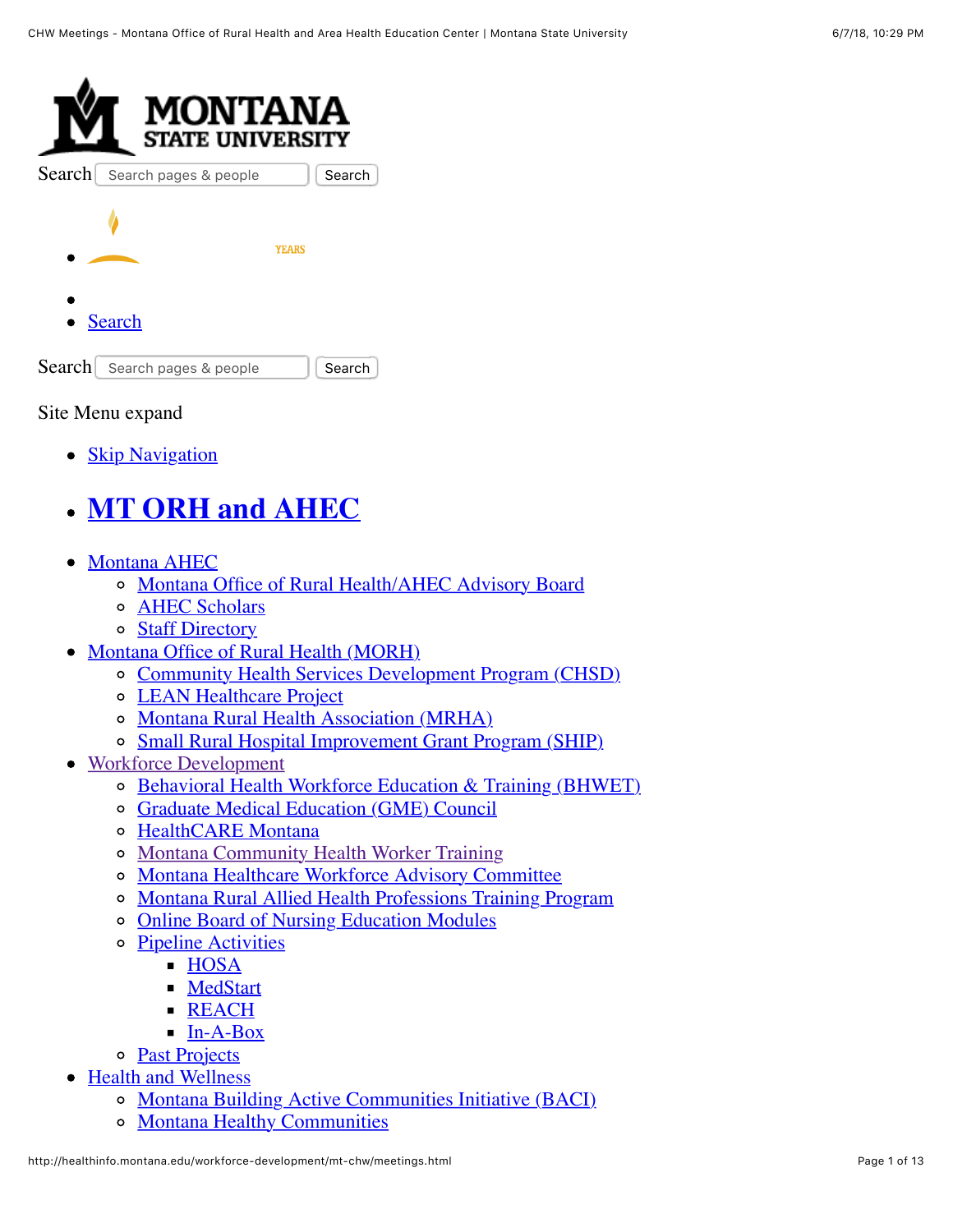- [Rural Health Initiative \(RHI\)](http://healthinfo.montana.edu/health-wellness/rhi.html)
- [Events and Training](http://healthinfo.montana.edu/events-training/index.html)
	- o [Online Nursing Education Modules](http://healthinfo.montana.edu/events-training/NursingEd.html)
	- [WWAMI Faculty Development Conference](http://healthinfo.montana.edu/events-training/wwami-faculty-development-conference.html)
- [IMPORTANT LINKS AT MSU](http://healthinfo.montana.edu/workforce-development/mt-chw/meetings.html#)
	- [Health Professions Advising](http://www.montana.edu/dhs/hpa/)
	- [College of Nursing](http://www.montana.edu/wwwnu/)
	- [WWAMI Medical Education Program](http://www.montana.edu/wwwwami/)
- [MT ORH and AHEC](http://healthinfo.montana.edu/)
- [Workforce Development](http://healthinfo.montana.edu/workforce-development/)
- 
- CHW Meetings

# <span id="page-1-0"></span>**CHW Meetings**

**Past Meetings:** 

### <span id="page-1-1"></span>**[Community Health Worker- Curriculum Review Meeting October](#page-1-1) 26th, 2017**

10:30 am-12:30 pm

[Presentation slides](http://healthinfo.montana.edu/workforce-development/mt-chw/CHW%20PP%20for%2010-26-2017SCR.pptx)

# <span id="page-1-2"></span>**[Community Health Worker- Curriculum Update September 12,](#page-1-2) 2017**

9:30 am- 12:30pm

[Presentation](http://healthinfo.montana.edu/workforce-development/mt-chw/CHW%20PP%20for%209-12-2017SCR.pptx) - has since been updated

[Supervised experience](http://healthinfo.montana.edu/workforce-development/mt-chw/CHW%20Supervised%20Experience%20Performance%20Assessment%208.2017.docx)

[Elder case study](http://healthinfo.montana.edu/workforce-development/mt-chw/Elder%20Final%20Case%20Study%206.2017.doc)

[Case study rubric](http://healthinfo.montana.edu/workforce-development/mt-chw/CHW%20Final%20Case%20Study%20Presentatio%20Rubric%207.2017.docm)

# **[Community Health Worker Policy and Reimbursement Committee-](#page-2-0)**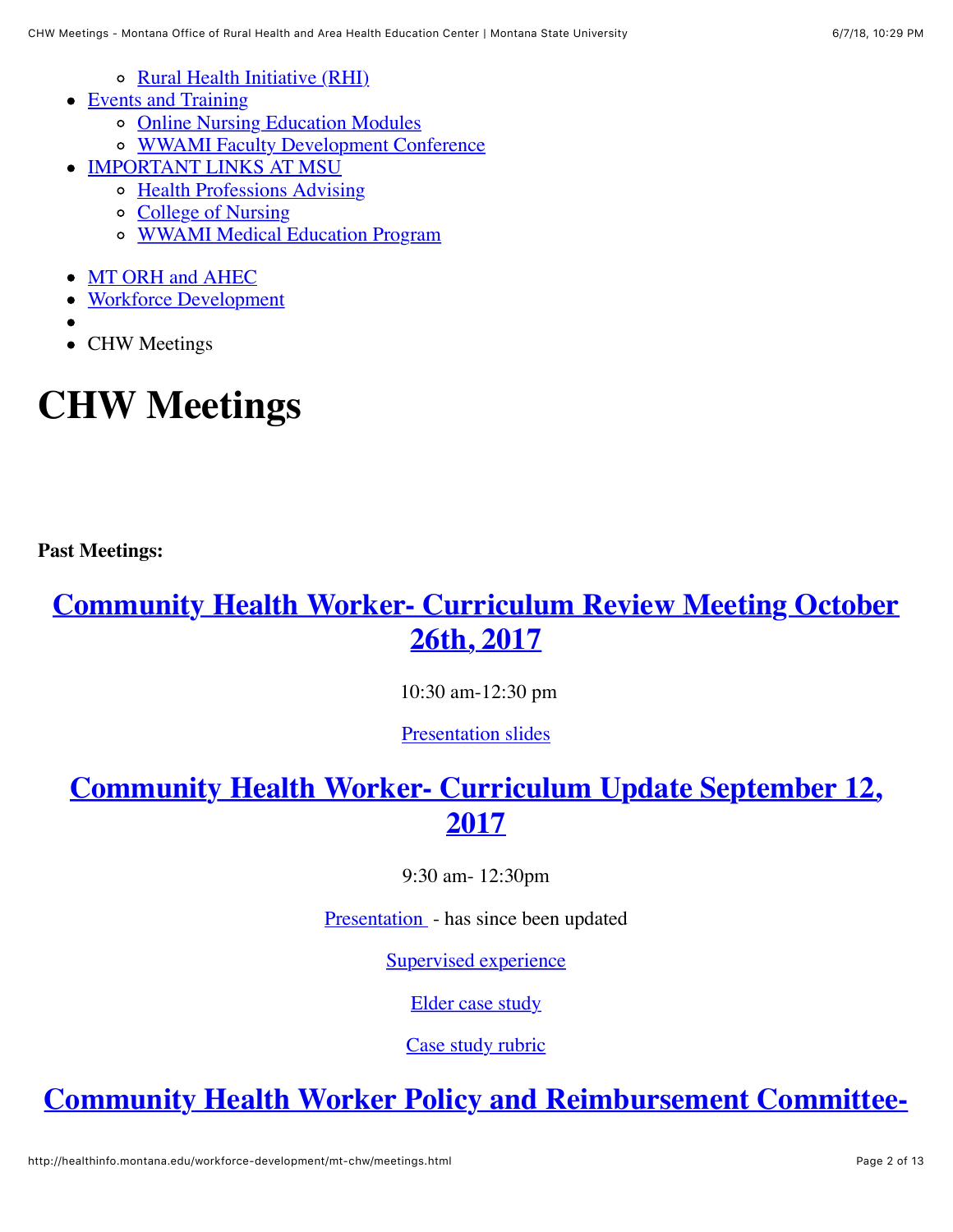# **[June 14, 2017](#page-2-0)**

10:00 a.m.- 12:00 p.m.

<span id="page-2-0"></span>Montana Hospital Association

2625 Winne Ave.

Helena, MT 59601

#### **Meeting documents:**

[Funding Model Worksheet](http://healthinfo.montana.edu/workforce-development/mt-chw/Funding%20Model%20Worksheet%204.20.2017.doc)

[2017 CHW Employer Survey](http://healthinfo.montana.edu/workforce-development/mt-chw/June14thmeeting%20CHW%20Employer%20Survey%202017%20Summary.doc)

[Comprehensive Primary Care](http://healthinfo.montana.edu/workforce-development/mt-chw/Comprehensive%20Primary%20Care%20Plus%20Locations%20in%20Montana.doc)

**[National Academy of State Health Policy](http://healthinfo.montana.edu/workforce-development/mt-chw/National%20Academy%20of%20State%20Health%20Policy%20CHW%20Survey%202017.doc)** 

[State Self assessment](http://healthinfo.montana.edu/workforce-development/mt-chw/State%20Self%20Assessment%20CHW%20Financing.pdf) 

# <span id="page-2-1"></span>**[Community Health Worker Training Program Orientation- June 13,](#page-2-1) 2017**

Agenda: Sue Roe will review the CHW Training Program and solicit feedback.

12:30 p.m.— 3:30 p.m.

Disability Rights Montana

1022 Chestnut St, Helena, MT 59601

# <span id="page-2-2"></span>**[Montana Community Health Worker Curriculum Meeting- April](#page-2-2) 14, 2017**

10:00 a.m. to noon.

Location: Disability Rights Montana

Agenda: Sue Roe will review the CHW Curriculum Fundamentals Modules and solicit feedback.

[Presentation](http://healthinfo.montana.edu/workforce-development/mt-chw/Sue%20presentation%204-14.pptx) from Sue Roe

# **[Community Health Worker Workforce Assessments -April 3, 2017](#page-3-0)**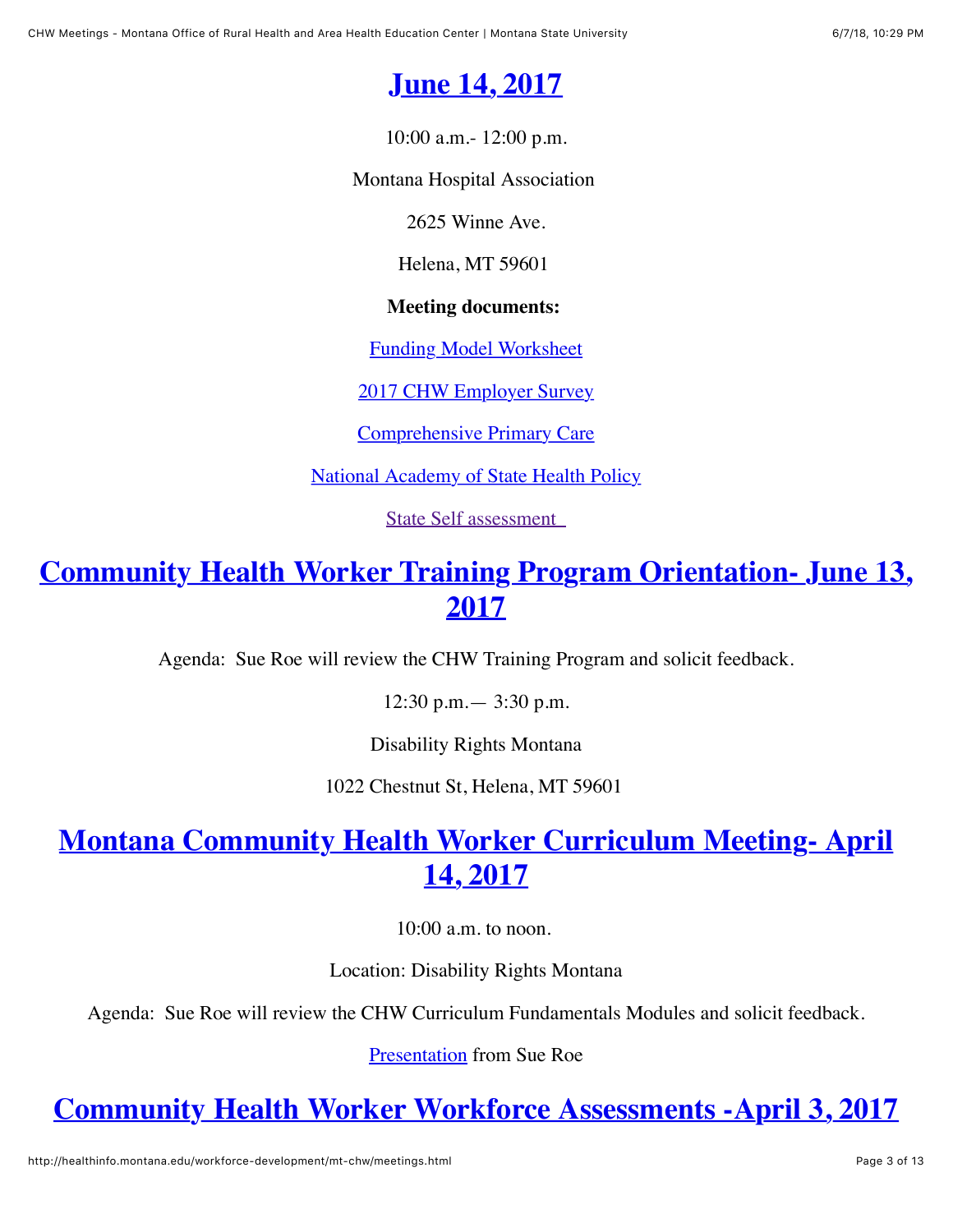Environmental Scan Presentation- 1:00 p.m. - 3:00 p.m.

MT Healthcare Workforce Advisory Committee

<span id="page-3-0"></span>The agenda will include a presentation on the CHW Workforce Assessment, as well as a presentation from the Rocky Mountain Tribal Leaders Council, Epidemiology Center on their recently completed Public Health Workforce Study.

# <span id="page-3-1"></span>**[CHW Workgroup Curriculum Design-February 2, 2017](#page-3-1)**

MHA- Helena-

Call in available

**Introductions** 

Sue Roe presents curriculum layout thus far.

-Curriculum committee provides feedback and asks questions.

-Discuss options and where CHW curriculum progresses from here

# <span id="page-3-2"></span>**[CHW Workgroup: Curriculum Design- October 20, 2016](#page-3-2)**

Education Center- -St. Peter's Hospital, 2475 East Broadway Street -Helena, Montana -12:30 to 3:30 PM

Call-in available: 888-387-8686, 8422675#

Sue Roe will be joining us to review the curriculum framework and identify next steps for curriculum and training.

Agenda

# **[Community Health Worker: Curriculum Development Retreat-](#page-3-3)March 24, 2016**

<span id="page-3-3"></span>-Disability Rights Montana (1022 Chestnut St, Helena, MT 59601) in the Liberty Room  $-10$  AM  $-2$  PM

Welcome and Introductions

Overview of CHW Development in Montana – Kristin Juliar, Participants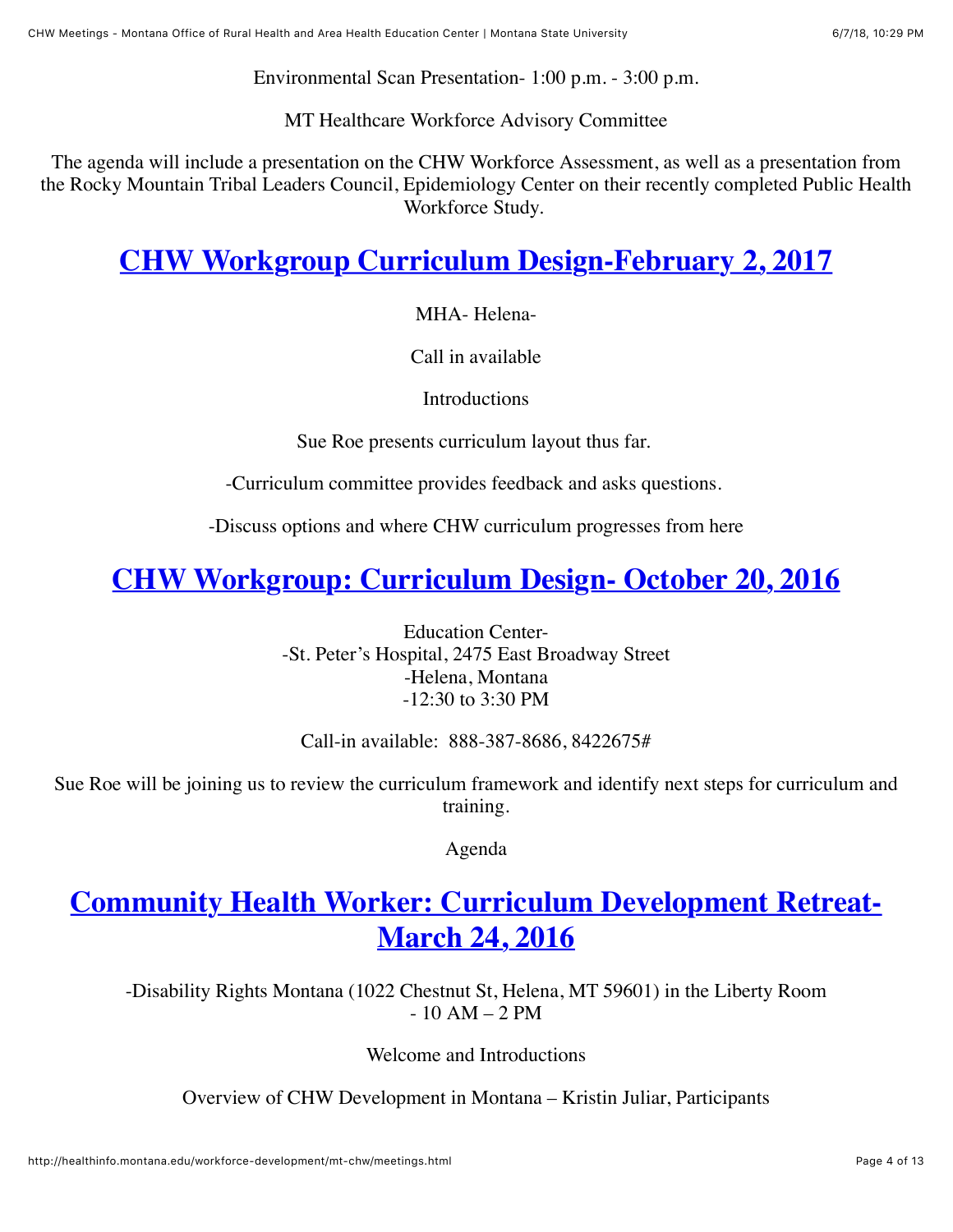Curriculum Discussion – Facilitated by Sue Roe

-Small Group Sessions: Community Health Worker Competencies and Skills

-Large Group Session: Commonalities and Differences

-Large Group Session: Key Competencies and Skills for CHWs

-Creating a Framework

Lunch

Continuation of Curriculum Development

Education and Training Models

Length of Training

Policy and Payment Issues

Next Steps

### <span id="page-4-0"></span>**[Montana Community Health Worker Dialogue-October 22, 2015](#page-4-0)**

-Disability Rights Montana Building, 1022 Chestnut Street, Helena -1:00-3:00 pm

#### **I. Introductions**

**II. Review Previous Meeting –** Review Meeting Summary Report

**Report from the Montana Community Health Worker Dialogue**

**May 28, 2015**

**Helena, MT**

**Speaker/Facilitator:** *Carl Rush, MRP, Research Affiliate for the Project on Community Health Worker Policy and Practice, a part of the University of Texas Institute for Health Policy. Email – carl@chrllc.net* 

#### **Why we are meeting**

-Community Health Worker interest in Montana

-National Perspectives on CHWs (Carl Rush)

#### **Definitions and Standards**

-Definition adopted by American Public Health Association: "A community health worker is a frontline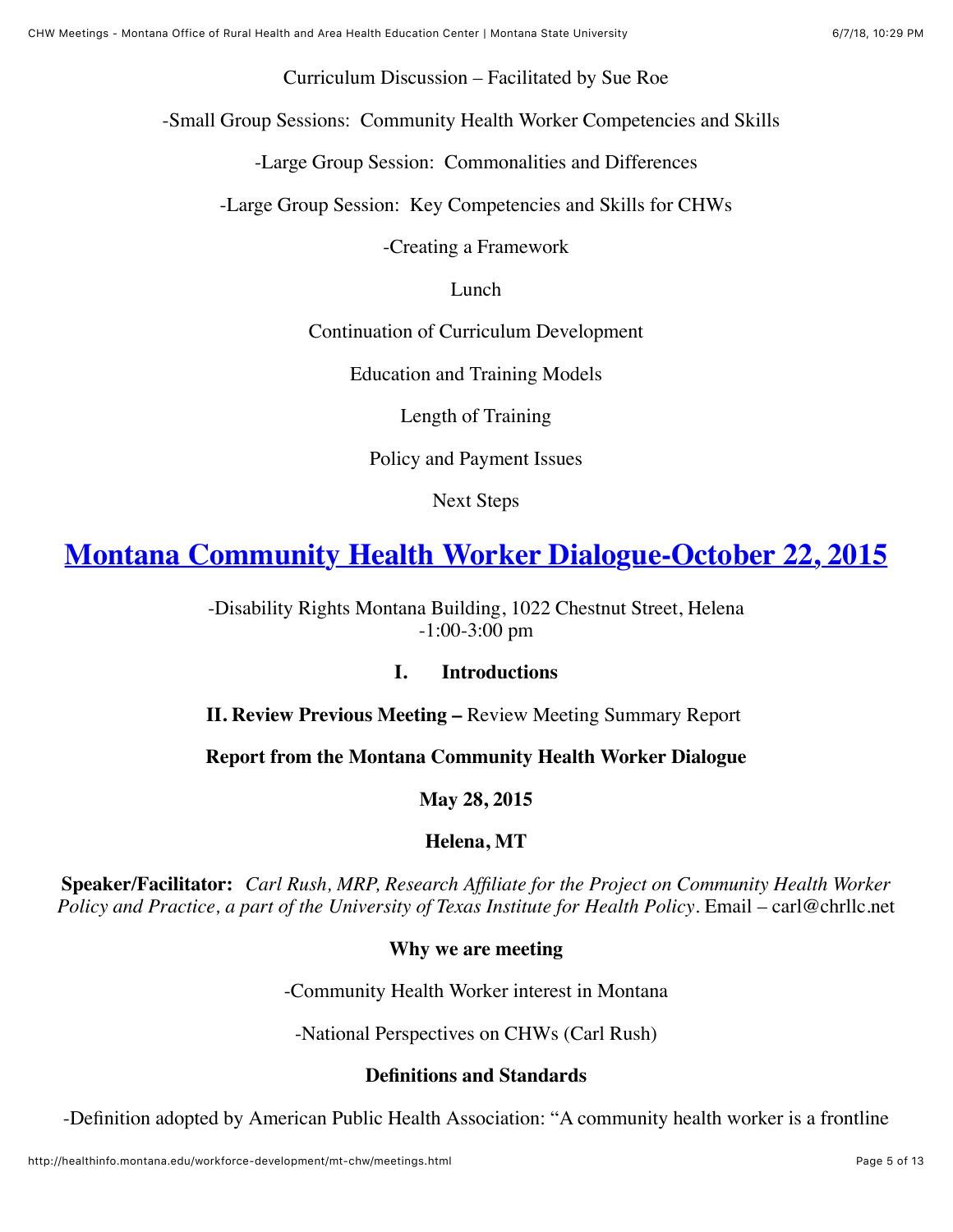public health worker who is a **trusted member** of and/or has an unusually close understanding of the community served. This trusting relationship enables the worker to serve as a liaison/link/intermediary between health/social services and the community to facilitate access to services and improve the quality and cultural competence of service delivery."

-Montana's State Health Dept. and State Labor Dept. need to accept/adopt definition and work together

-"A community health worker also **builds individual and community capacity** by increasing health knowledge and self-sufficiency through a range of activities such as outreach, community education, informal counseling, social support and advocacy."

-CHWs are unlike any health related professions

-Challenge is to understand that CHW view is very broad

-Do not provide clinical care – assist with non-medical needs

-Generally do not hold another professional license

-Expertise is based on *shared* life experience and usually culture within the population served

-Rely on relationships and trust more than on clinical expertise

-Relate to community members as peers rather than purely as client

-Can achieve certain results more effectively than other professionals

-Uniquely able to "work both sides of the street – skilled at community-level and patient-level strategies

#### **Why CHWs now?**

-The "Triple Aim"

-Improving patient experience of care (quality and satisfaction)

-Improving the health of populations

-Reducing the per capita cost of health care

-What's missing or broken within our system?

-Relationships and communication

-CHWs Address Social Determinants

#### **Curriculum and Training**

-Must Consider Key Dynamics to be Successful Training Program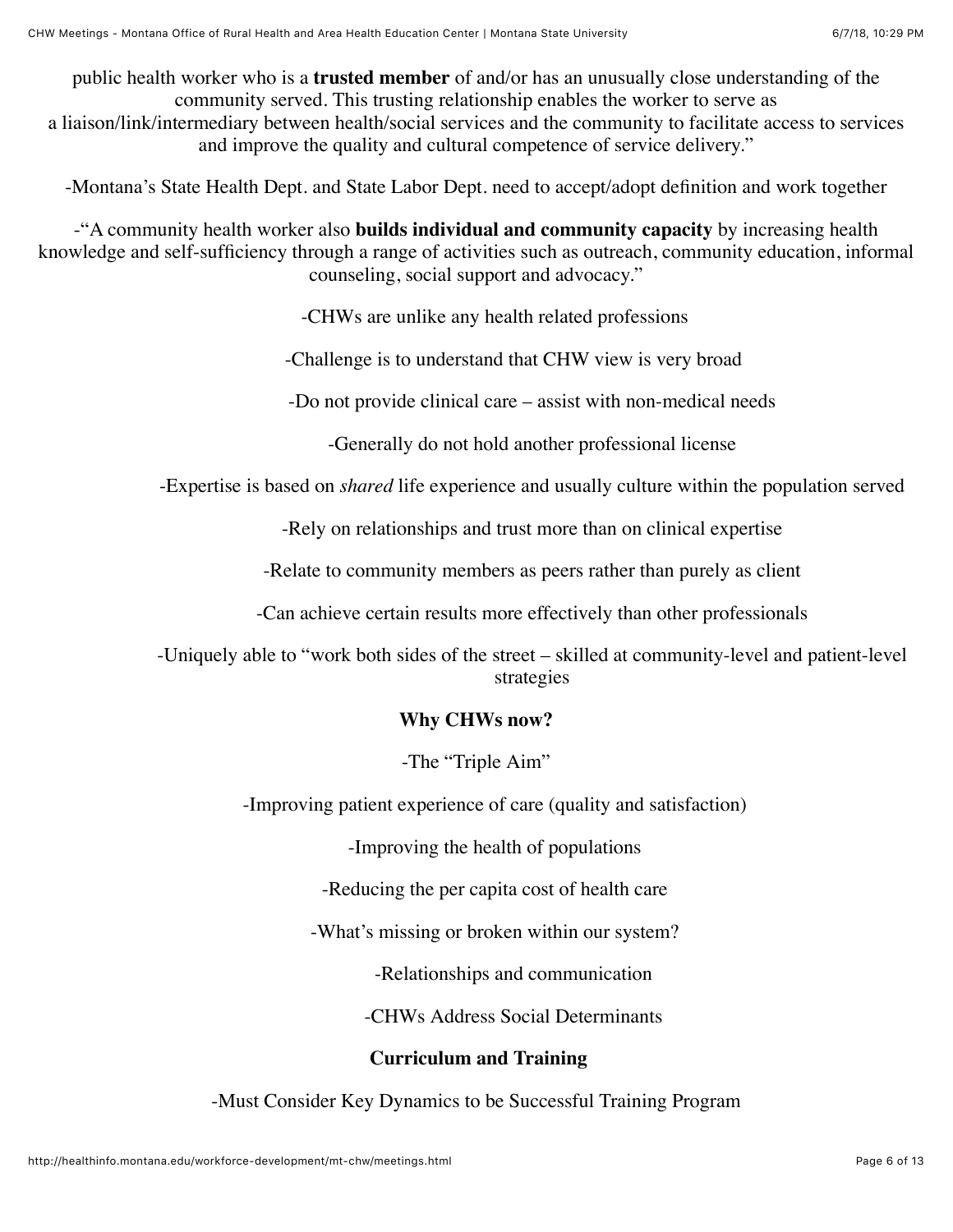-Unique nature of CHW workforce

-Dynamics of CHW labor market

-Emerging consensus of definitions and standards

-Other necessary aspects of policy infrastructure

Supervisors/instructors need to be trained on program in order to implement successfully and role model the relationship they expect CHWs to have with community members (patients)

-Training

-Has to fit policy and infrastructure

-Central importance of practicum/internship – apprenticeship models

-Use performance-based assessment

-Interpersonal skills

-Most students require financial aid or employer subsidy

-Ongoing dialogue about knowledge base requirements and pre-hire vs. in-service learning

#### **Employment Opportunities**

-CHW Labor Market has unusual dynamics

-History of marginalization and isolation

-Dominant pattern of "siloed" financing thru short term grants and contracts

-Unique presence of volunteers

-Diversity of roles

-…but specific jobs often narrowly defined

-Central importance of "community membership" or shared life experience as a qualification

-…not everyone can be a CHW

-…and employers will hire the "right person" first and then train them – no conventional pipeline

-Healthcare payers are interested in CHWs

-"Hot-spotters" – better care for "super-utilizers"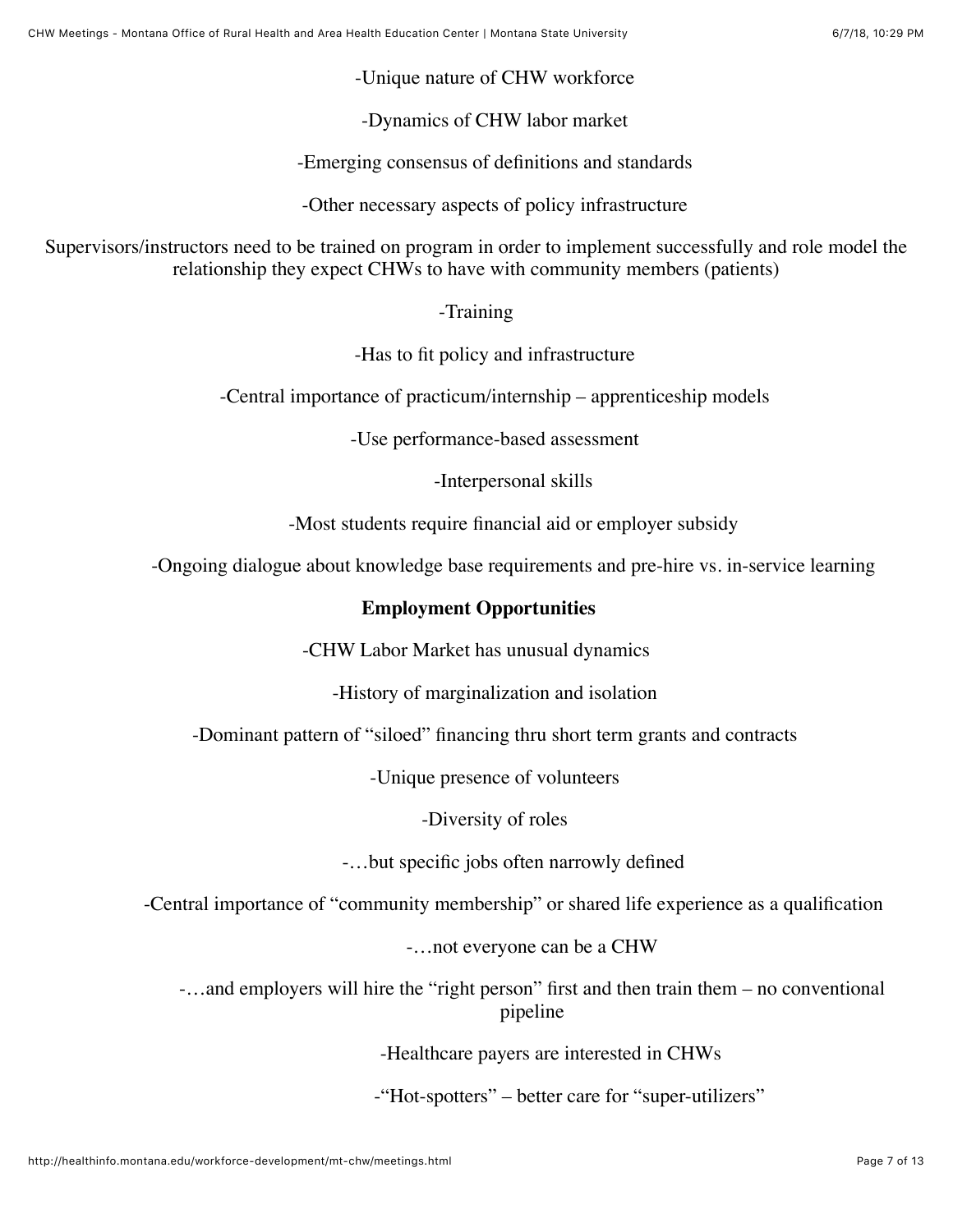-Chronic disease management

-Improving birth outcomes

-Cancer screening and navigation

-Care transitions

-Based on shared experience – not for those coming out of high school or college

-Interest with older individuals who have life experiences

#### **CHW Policy and Financing**

- 4 interrelated policy areas affect CHWs

-Occupational definition (agreement on scope of practice and skill requirements)

-Sustainable financing models

-Workforce development (training capacity/resources)

-Documentation, research and data standards (records, evidence of effectiveness and "ROI") – often neglected

- Certification

-Declaration by issuing authority that an individual has necessary skills

-NOT the same as an educational "certificate of completion"

-Issuing authority: government, educational, association or employer-based; does NOT have to be the State government

- A *responsive* CHW certification system has:

-Multiple paths to entry, including based on experience ("grandfathering")

-User friendly application process without unnecessary barriers of education, language, citizenship status

-Required education available in familiar, accessible settings

-Skills taught using appropriate methods (adult/popular education)

-Easy access to CEUs, distance learning

-Respect for volunteer CHWs – "first, do no harm!"

-Financing, models, etc.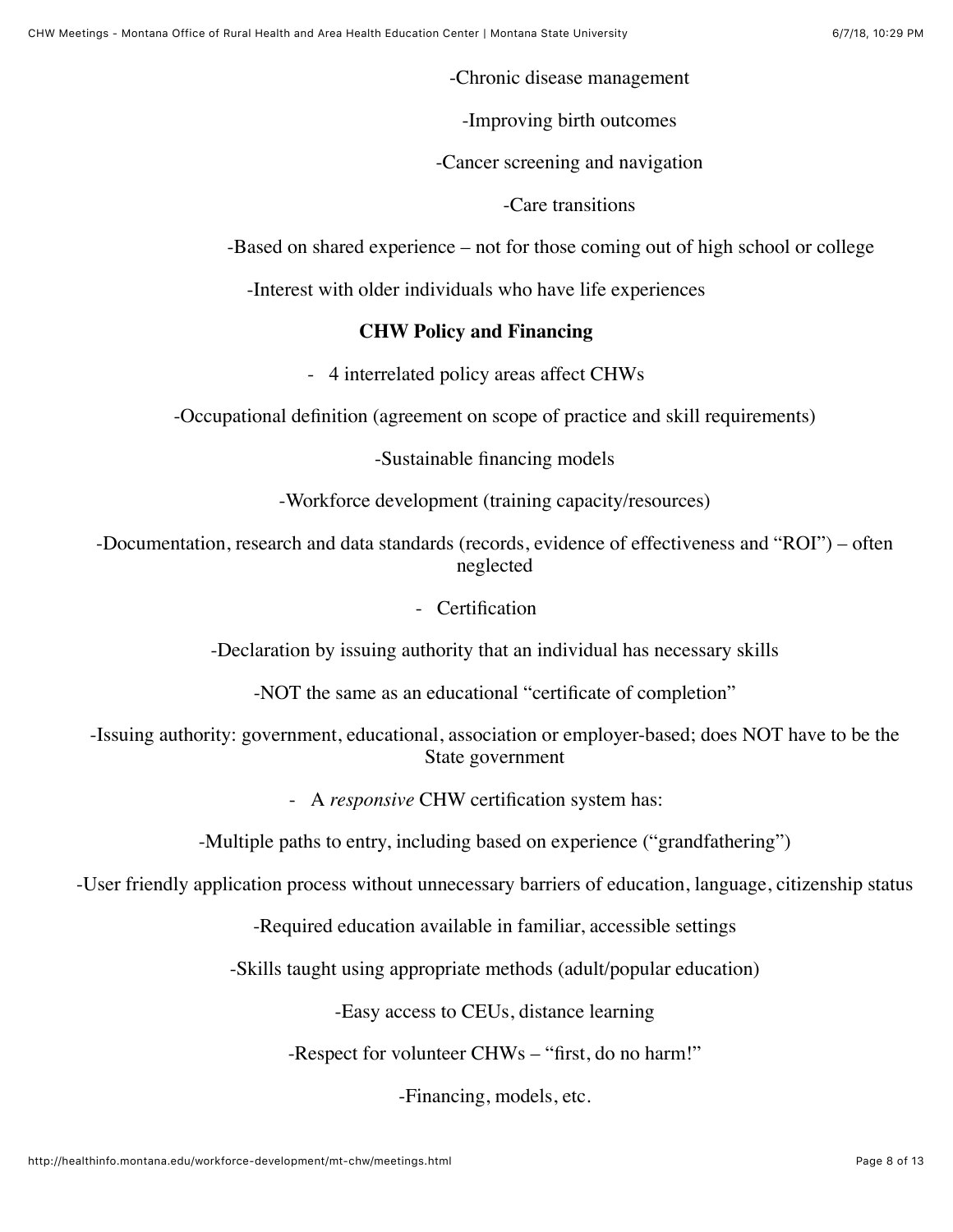-NASHP webinar -<https://www.statereforum.org/integrating-chws>

- Key principles in policy change

-Minimize barriers of language, education level, citizenship status, and life experience

-Encourage contracting with community-based organizations for CHWs' services

-Remember not all CHWs work in healthcare!

-Again, respect volunteers

- Stakeholders

-Every state needs to have awareness campaign for stakeholders – 90% of employers probably does not know what a CHW is or does

- Federal agencies are increasing support for CHW strategies

-CDC, HRSA support for state policy change

-CMMI grantee learning collaboratives

-HHS CHW Inter Interagency Work Group

-CMS-CDC discussions

- Medicaid Preventative Service rules have changed

-78 FR 135 p. 42306: 7/15/13 – (effective Jan. 2014)

§ 440.130 Diagnostic, screening, preventative, and rehabilitative service

-"*Preventive services* means services recommended by a physician or other licensed practitioner…" (previously read "provided by")

-Brings rules into conformance with ACA

-Commentary clearly reflects interest in funding services by CHWs and other "non-licensed" providers

-Payment for CHW services will no longer need to be treated as admin costs

- Taking Advantage of Medicaid Rule Change

-Medicaid State Plan Amendment – must specify:

-What non-licensed occupations are covered, and qualifications (skill requirements)

- not necessarily certification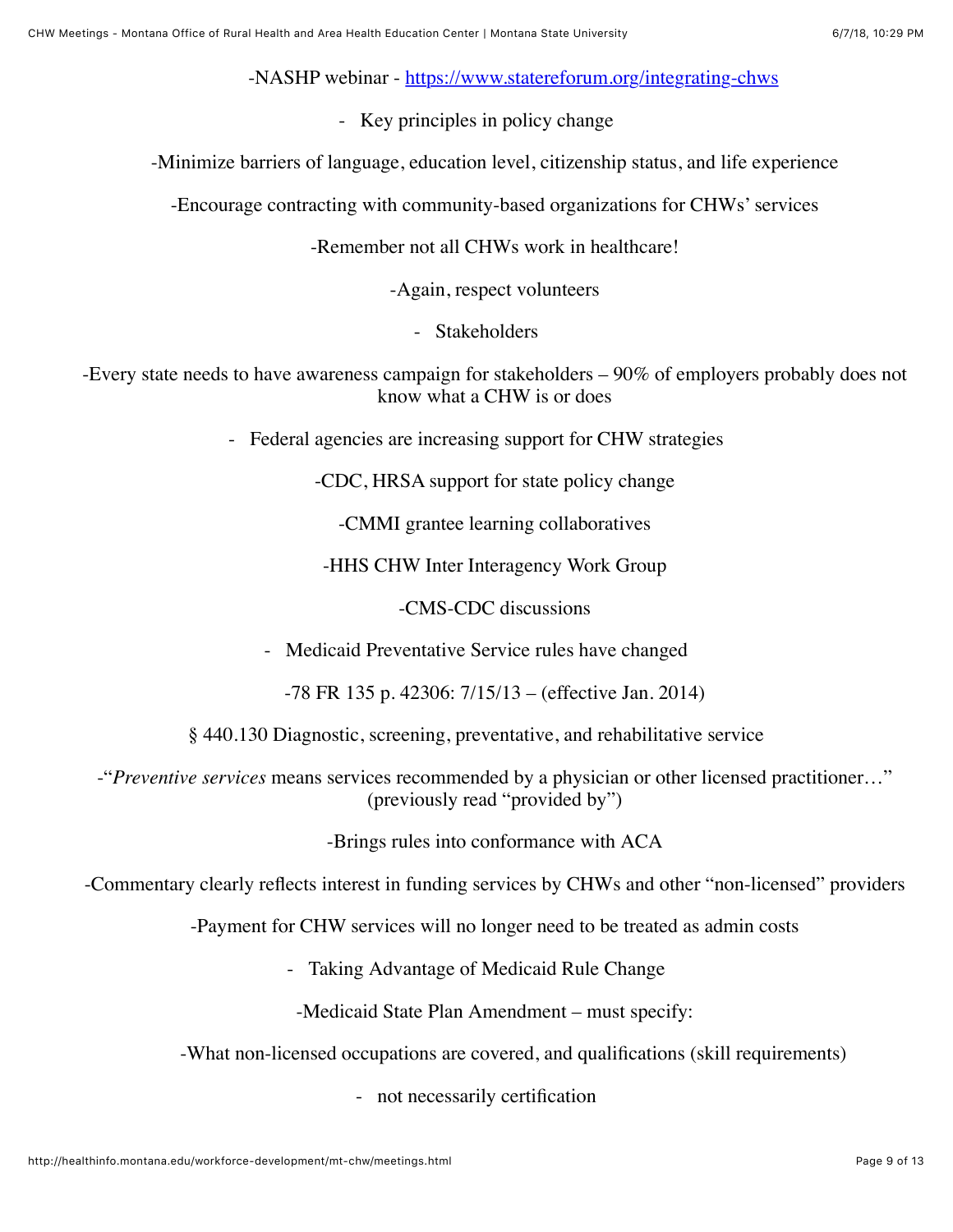-What services will be paid for (CPT codes), and what categories of Medicaid recipients may receive them

-Rates and mechanisms of payment (FFS, MCO, bundled payment, etc.)

#### **Standards, Metrics, Documentation and Evaluation**

-Documentation of CHW activity has not been a high priority

-Historically separate from medical records

-Lack of common metrics has hampered pooling and comparison of data

-No coherent research strategy exists

-Example: CMMI Innovation Grants

-Increasing recognition of beneficial CHW roles in research (CBPR)

-Value of CHW observations for clinicians is being recognized

-Adapting to the CHW workforce:

-Equipping CHWs to document and report appropriately

-User-friendly documentation tools for field work

-Other initiatives on CHW research

-Institute for Clinical Economic Research 2013 report

-PCORI planning national conference to fill evidence gaps

#### **Next Steps – Strategic Planning**

-Keep engaged – AHEC's CHW Listserv, etc.

-Maintain infrastructure at state level – PCORI grant, payers need to be involved

-Montana Healthcare Foundation

-collaborative funding source

-Currently in process of creating Environmental Scan of Montana's Community Health Workers – collecting data from survey

-Review training and curriculum development materials used in other states instead of creating new – create sustainable model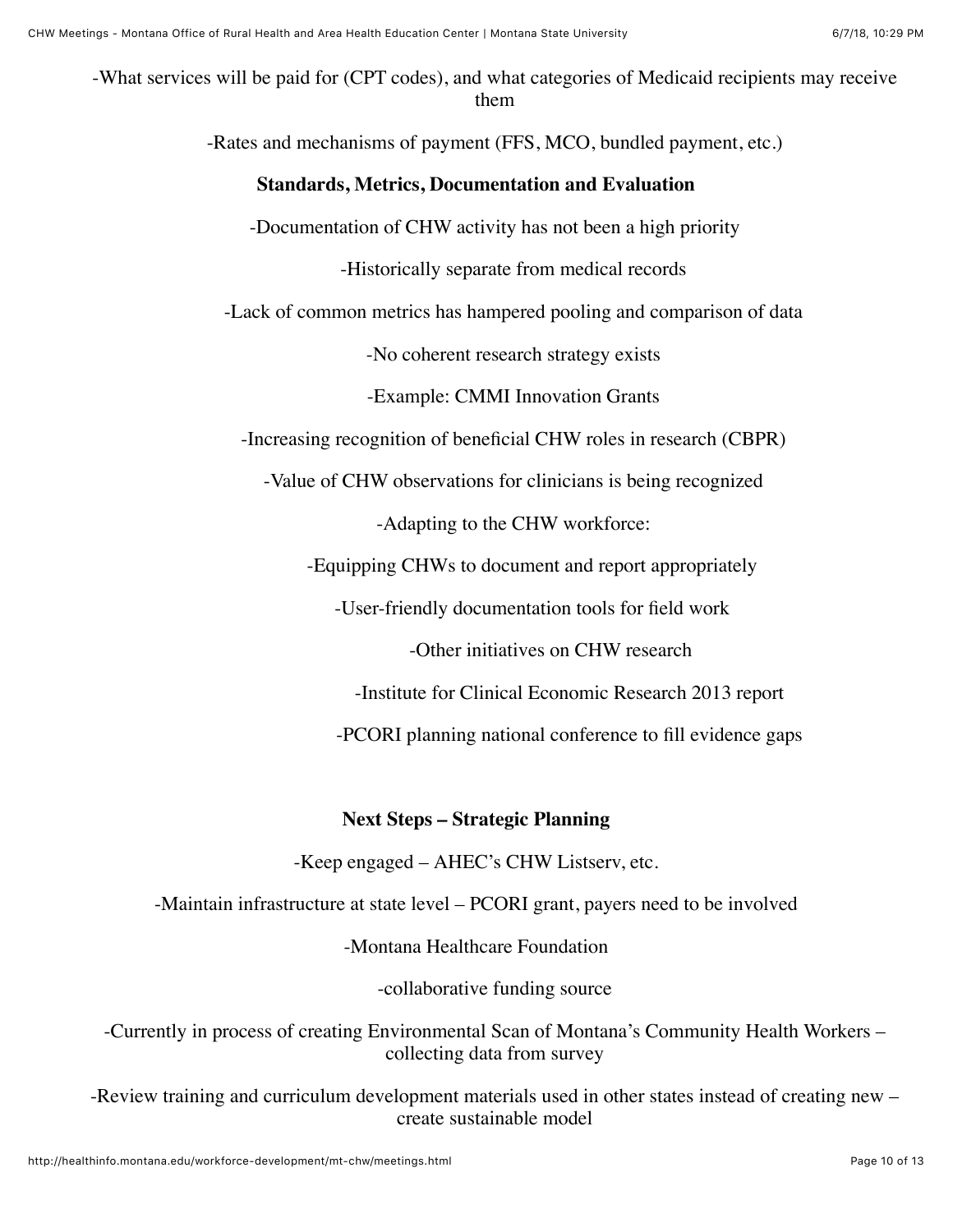#### **III. Environmental Scan –** Review 2015 CHW Workforce Environmental Scan

#### **IV. Next Steps**

### **[Montana Community Health Worker Dialogue- May 28, 2015](#page-10-0)**

10 am to 2 pm -Helena, MT - St. Peter's Hospital, Education Room

<span id="page-10-0"></span>**Speaker/Facilitator:** Carl Rush, MRP, Research Affiliate for the Project on Community Health Worker Policy and Practice, a part of the University of Texas Institute for Health Policy.

Please feel free to share this invitation

#### **Introductions**

#### **Why we are meeting**

-Community health worker interest in Montana

-National Perspectives on CHWs (Carl Rush)

#### **Definitions and Standards**

-National perspectives

#### **Curriculum and Training**

-National trends in CHW curriculum and training

-Montana perspectives on curriculum and training

-Current training

-Potential training options

#### **Employment Opportunities**

-National trends in CHW employment

-Who employs or may employ CHWs in Montana

-What workforce information is needed

#### **Policy and Payment Options**

- National trends in payment systems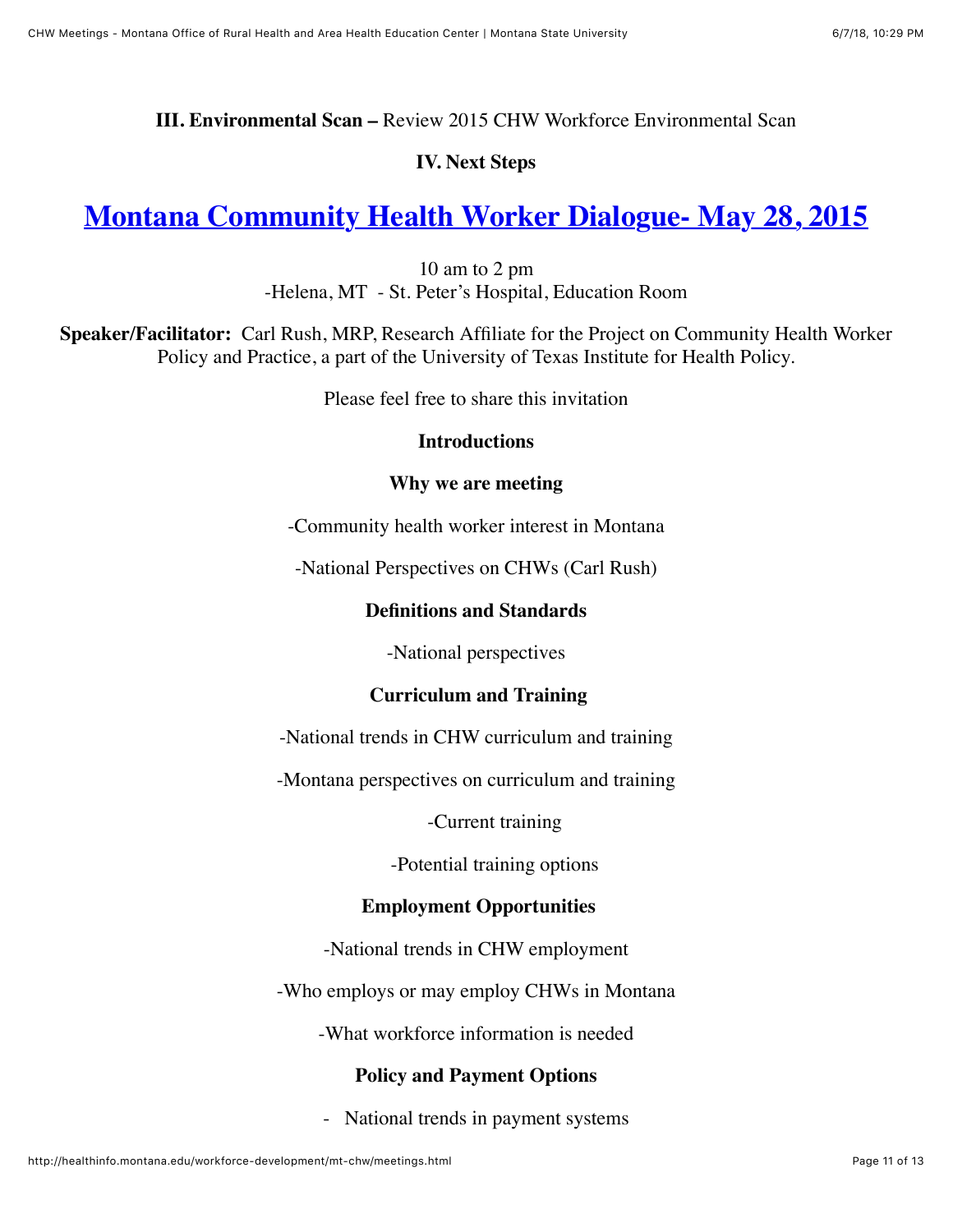- Are CHWs regulated?

- What options exist for Montana

#### **Standards, Metrics, Documentation and Evaluation**

-National perspectives

-Roles on teams, collecting and reporting data

#### **Next Steps – Strategic Planning**

*Montana Office of Rural Health and Area Health Education Center Montana Office of Rural and Area Health Education Center Montana State University P.O. Box 170520 Bozeman, MT 59717-0520 Fax: 406-994-5653*

#### *Director: Director:*

*Kristin Juliar Phone: 406-994-6003 [kjuliar@montana.edu](mailto:kjuliar@montana.edu)*

#### *[Staff Directory](http://healthinfo.montana.edu/staffdirectory.html) Staff Directory*

- **More Information**
- [Admissions](http://www.montana.edu/admissions/)
- [Current Students](http://www.montana.edu/students)
- [Faculty & Staff](http://www.montana.edu/facultystaff)
- [Parents & Family](http://www.montana.edu/parents/)
- [Alumni](http://msuaf.org/)

#### **Resources**

- **[Accessibility](http://www.montana.edu/accessibility/)**
- [Contact List](http://www.montana.edu/contact/)
- [Directories](http://www.montana.edu/search/?type=faculty)
- [Jobs](http://www.montana.edu/jobs/)
- [Legal & Privacy Policy](http://www.montana.edu/legal/)
- [Site Index](http://www.montana.edu/siteindex/)